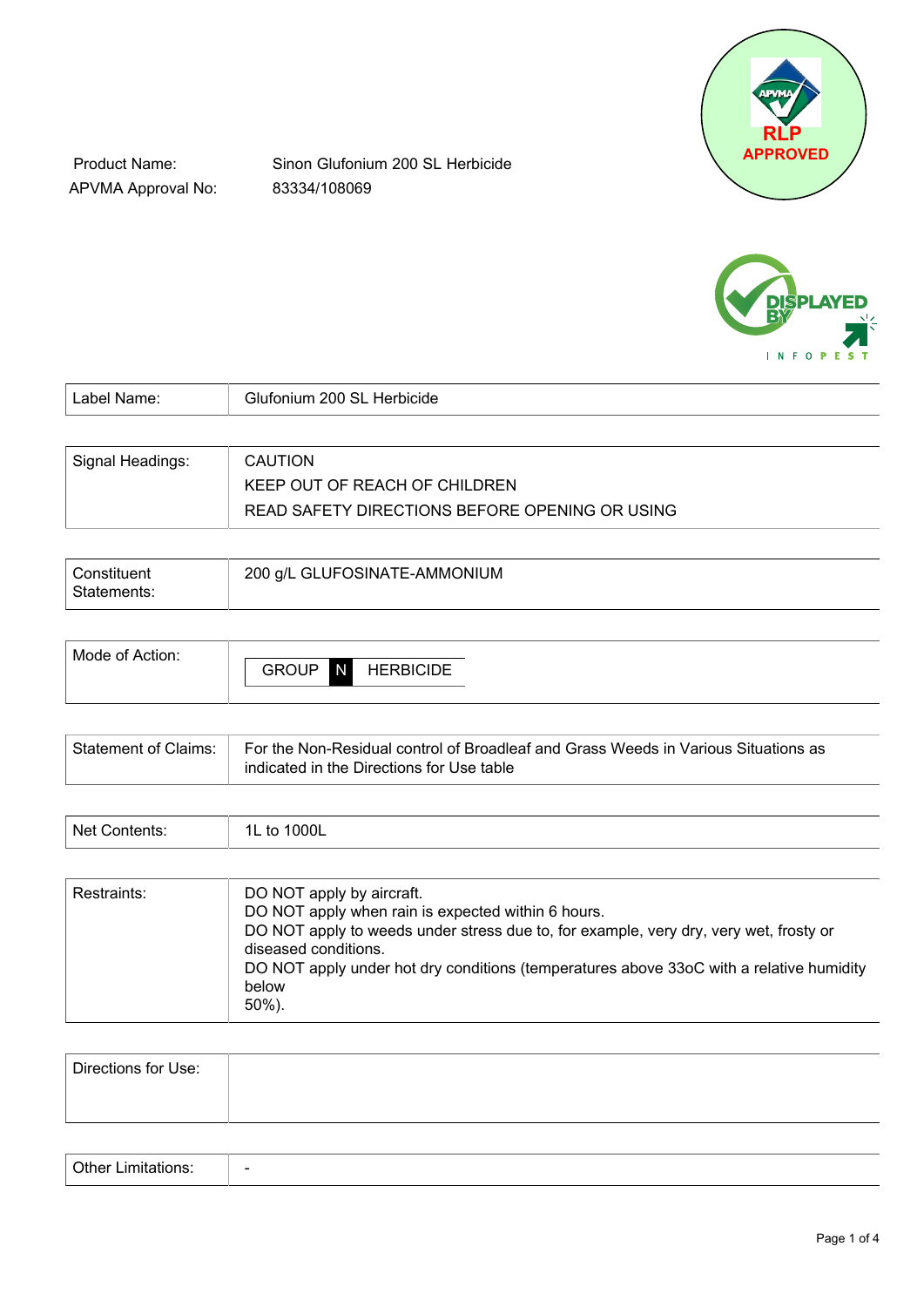| <b>Withholding Periods:</b> | HARVEST (H)<br>Avocado, banana, blackberry, boysenberry, citrus fruit, feijoa, grapes, guava, kiwifruit,<br>litchi, loganberry, mango, olives, passionfruit, pawpaw, pineapple, rambutan, raspberry,<br>strawberries, tomatoes, tree nuts: NOT REQUIRED WHEN USED AS DIRECTED.<br>Pome and stone fruit - DO NOT HARVEST FOR 21 DAYS AFTER APPLICATION.<br>GRAZING (G)<br>DO NOT GRAZE OR CUT TREATED AREAS FOR STOCK FOOD FOR 8 WEEKS AFTER<br>APPLICATION. |
|-----------------------------|-------------------------------------------------------------------------------------------------------------------------------------------------------------------------------------------------------------------------------------------------------------------------------------------------------------------------------------------------------------------------------------------------------------------------------------------------------------|
|                             |                                                                                                                                                                                                                                                                                                                                                                                                                                                             |

| import tolerances BEFORE using Glufonium 200 SL Herbicide. | Trade Advice: | <b>Export of Treated Produce</b><br>Growers should note that suitable MRLs or import tolerances may not be established in all<br>markets for produce treated with Glufonium 200 SL Herbicide. If you are growing produce<br>for export, please check with Sinon Australia Pty Ltd for the latest information on MRLs and |
|------------------------------------------------------------|---------------|--------------------------------------------------------------------------------------------------------------------------------------------------------------------------------------------------------------------------------------------------------------------------------------------------------------------------|
|------------------------------------------------------------|---------------|--------------------------------------------------------------------------------------------------------------------------------------------------------------------------------------------------------------------------------------------------------------------------------------------------------------------------|

| <b>General Instructions:</b> | Glufonium 200 SL Herbicide is a non-volatile herbicide with activity against many annual<br>and perennial broadleaf weeds and grasses.                                                                                                                                                                                                                                                                                                                                                                                                                                                                                                                                                           |
|------------------------------|--------------------------------------------------------------------------------------------------------------------------------------------------------------------------------------------------------------------------------------------------------------------------------------------------------------------------------------------------------------------------------------------------------------------------------------------------------------------------------------------------------------------------------------------------------------------------------------------------------------------------------------------------------------------------------------------------|
|                              | Glufonium 200 SL Herbicide is absorbed by plant foliage and green stems. It is not<br>significantly translocated as an active herbicide throughout the plant, and therefore will only<br>kill that part of a green plant that is contacted by spray. Glufonium 200 SL Herbicide does<br>not provide residual weed control. Visible symptoms of control appear in 3 to 7 days, but<br>complete desiccation may take 20 to 30 days under cool conditions.<br>Best results are achieved when application is made under good growing conditions.<br>Application to weeds under stress (e.g. due to continuous severe frosts, dry or waterlogged<br>conditions) should be avoided.                    |
|                              | Soil Fumigation / Sterilisation<br>Glufonium 200 SL Herbicide is metabolised (broken down) by microorganisms in the soil to<br>become inactive. Soil fumigation or sterilisation will reduce the number of microorganisms<br>present, thus slowing the breakdown of Glufonium 200 SL Herbicide. As damage to<br>transplants or seedlings may occur, it is not advisable to apply Glufonium 200 SL Herbicide<br>in conjunction with soil fumigation or sterilisation.                                                                                                                                                                                                                             |
|                              | <b>Plastic Mulches</b><br>Glufonium 200 SL Herbicide will remain active on inert surfaces such as plastic. Special<br>care should be taken when applying Glufonium 200 SL Herbicide over plastic mulches, as<br>plant contact with the mulch after spraying may result in crop damage.                                                                                                                                                                                                                                                                                                                                                                                                           |
|                              | Compatibility<br>Glufonium 200 SL Herbicide is compatible with most residual herbicides e.g. simazine,<br>diuron, oxyfluorfen, norfluazuron, and oryzalin, and with glyphosate and metsulfuron. The<br>addition of a wetting agent or other adjuvant is generally not considered necessary, (refer<br>to the Directions for Use table). However, benefit has been obtained using a wetting agent<br>or adjuvant on hard-to-wet weeds when using water rates in excess of 500 L/ha. The<br>rate is 25 mL/100 L of a 1000 g/L non-ionic wetting agent, or equivalent. For information<br>on compatible wetting agents and adjuvants, contact your local Sinon Australia Pty Ltd<br>representative. |
|                              | Mixing<br>Glufonium 200 SL Herbicide mixes easily with water. Clean water should always be used<br>for mixing with Glufonium 200 SL Herbicide. Ensure that the spray tank is free of any<br>residues of previous spray materials. Two-thirds fill the spray tank with clean water, and<br>with agitator operating add the required amount of Glufonium 200 SL Herbicide. Add other<br>relevant compatible products. Top the tank up to the required volume with clean water with<br>agitator running.                                                                                                                                                                                            |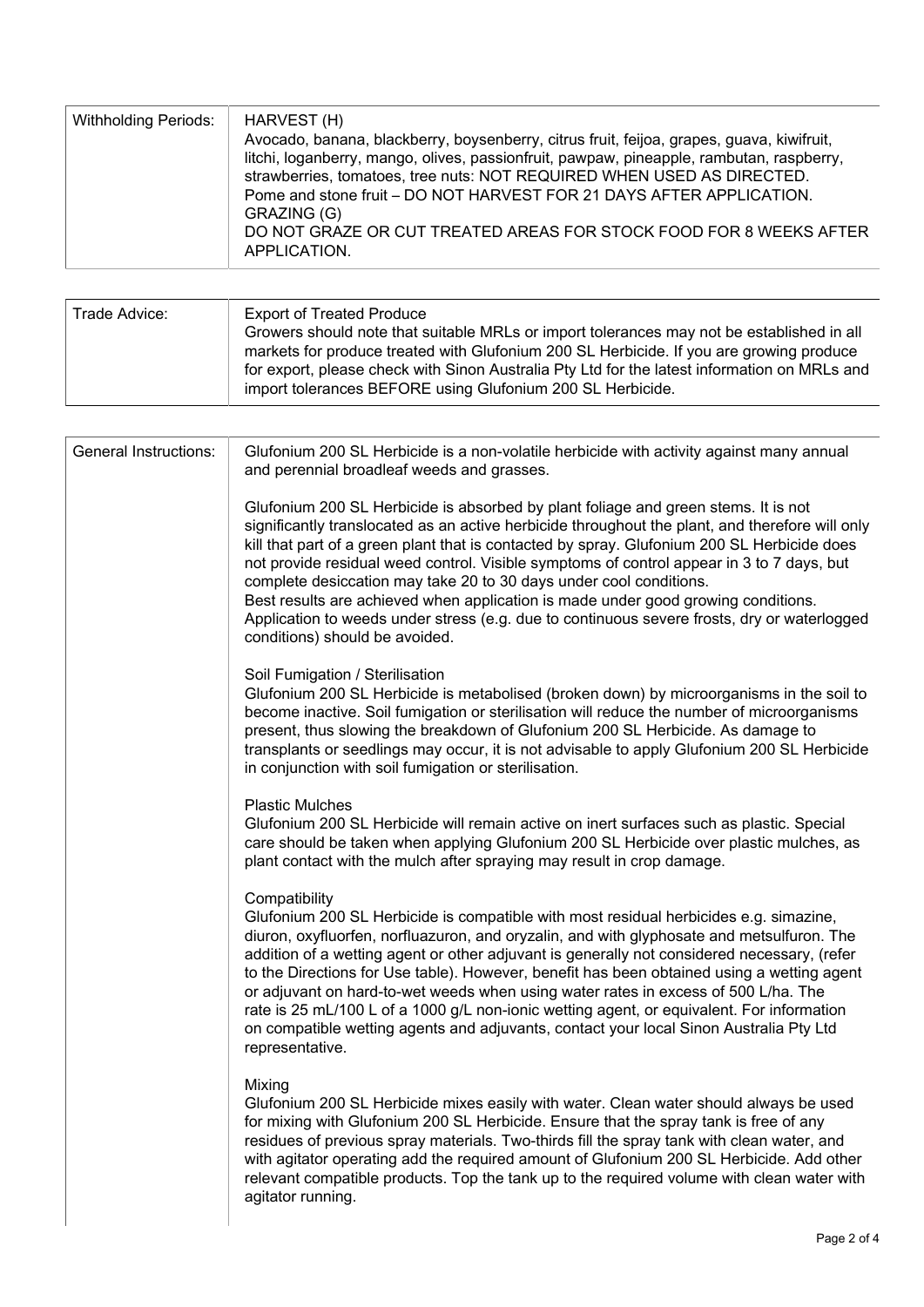| <b>Application Equipment</b><br><b>Ground Sprayers</b><br>Aim to apply a thorough and even coverage of spray to the target plant. Dense stands of<br>weeds should be thoroughly wetted with spray. Incomplete coverage may result in poor<br>control. Equipment should be such that adequate coverage, penetration and volume of<br>spray liquid can be achieved.                                                                                                                                                                                                                                                                                                                                                                                                                                                                                                                                                                                                                                                                                                                                                                                                                                                                                                                                                                                       |
|---------------------------------------------------------------------------------------------------------------------------------------------------------------------------------------------------------------------------------------------------------------------------------------------------------------------------------------------------------------------------------------------------------------------------------------------------------------------------------------------------------------------------------------------------------------------------------------------------------------------------------------------------------------------------------------------------------------------------------------------------------------------------------------------------------------------------------------------------------------------------------------------------------------------------------------------------------------------------------------------------------------------------------------------------------------------------------------------------------------------------------------------------------------------------------------------------------------------------------------------------------------------------------------------------------------------------------------------------------|
| Boom or Directed Sprayer Equipment<br>Glufonium 200 SL Herbicide should be applied at label rates (refer to specific column in<br>the lists of weeds controlled) in sufficient water to give thorough coverage of weeds. It<br>has been found that 300 to 500 L/ha has given good results under most weed conditions.<br>Special care must be taken when using sprayer/slasher combination units not to cause dust<br>and turbulence, which can carry spray into non-target areas.                                                                                                                                                                                                                                                                                                                                                                                                                                                                                                                                                                                                                                                                                                                                                                                                                                                                      |
| Knapsack and Handgun Equipment<br>Glufonium 200 SL Herbicide should be applied at label rates (refer to specific columns in<br>the lists of weeds controlled) in adequate water to thoroughly wet the weeds being sprayed,<br>i.e. 500 to 1000 L/ha. Dense stands will require up to 1000 L/ha of spray mixture, whereas<br>less dense stands will require less water. High volume application using hollow-cone<br>nozzles for hand spraying is recommended.                                                                                                                                                                                                                                                                                                                                                                                                                                                                                                                                                                                                                                                                                                                                                                                                                                                                                           |
| <b>Controlled Droplet Application (CDA) Equipment</b><br>Glufonium 200 SL Herbicide may be applied through CDA row spraying equipment fitted<br>with a solid (impermeable) shroud or skirt, at rates as recommended for boom or directed<br>sprayers (refer to specific column in the lists of weeds controlled), provided thorough spray<br>coverage of weeds can be achieved. Apply preferably when weeds are less than 15 cm<br>in height, with the equipment set up so that the spray dome only just touches the tops of<br>the weeds. A total spray volume of 20 to 30 L/ha has been found to give good results. Do<br>not mix residual herbicides or any spray adjuvants with Glufonium 200 SL Herbicide when<br>using CDA equipment.<br>Warning: Because the spray solution is highly concentrated particular care must be taken<br>when using Glufonium 200 SL Herbicide through CDA equipment to avoid contact of the<br>spray solution with any part of the crop trunk or canopy. DO NOT apply Glufonium 200 SL<br>Herbicide through equipment fitted with bristle skirts. Particular care should be taken when<br>using CDA equipment around green or uncalloused bark.<br>Please refer to PROTECTION OF CROPS, NATIVE AND OTHER NON-TARGET PLANTS.<br>CDA equipment must not be used for application in cherry orchards.<br>Sprayer Cleanup |
| Clean all equipment after use by thoroughly flushing with water.<br>Aircraft                                                                                                                                                                                                                                                                                                                                                                                                                                                                                                                                                                                                                                                                                                                                                                                                                                                                                                                                                                                                                                                                                                                                                                                                                                                                            |
| Do not apply by aircraft.                                                                                                                                                                                                                                                                                                                                                                                                                                                                                                                                                                                                                                                                                                                                                                                                                                                                                                                                                                                                                                                                                                                                                                                                                                                                                                                               |

| Resistance Warning: | <b>RESISTANT WEEDS WARNING</b>                                                                                                                                                                                                                                                                                                                                                                                                                                                                                                                                                                                                                                                                                                                                                                                                                                                                                             |
|---------------------|----------------------------------------------------------------------------------------------------------------------------------------------------------------------------------------------------------------------------------------------------------------------------------------------------------------------------------------------------------------------------------------------------------------------------------------------------------------------------------------------------------------------------------------------------------------------------------------------------------------------------------------------------------------------------------------------------------------------------------------------------------------------------------------------------------------------------------------------------------------------------------------------------------------------------|
|                     | <b>GROUP N HERBICIDE</b>                                                                                                                                                                                                                                                                                                                                                                                                                                                                                                                                                                                                                                                                                                                                                                                                                                                                                                   |
|                     | Glufonium 200 SL Herbicide is a member of the glycine group of herbicides. Glufonium 200<br>SL Herbicide has the inhibitor of glutamine synthetase mode of action. For weed resistance<br>management Glufonium 200 SL Herbicide is a Group N herbicide.<br>Some naturally occurring weed biotypes resistant to Glufonium 200 SL Herbicide, and other<br>Group N herbicides, may exist through normal genetic variability in any weed population.<br>The resistant individuals can eventually dominate the weed population if these herbicides<br>are used repeatedly. These resistant weeds will not be controlled by Glufonium 200 SL<br>Herbicide or other Group N herbicides. Since the occurrence of resistant weeds is difficult<br>to detect prior to use, Sinon Australia Pty Ltd accepts no liability for any losses that may<br>result from the failure of Glufonium 200 SL Herbicide to control resistant weeds. |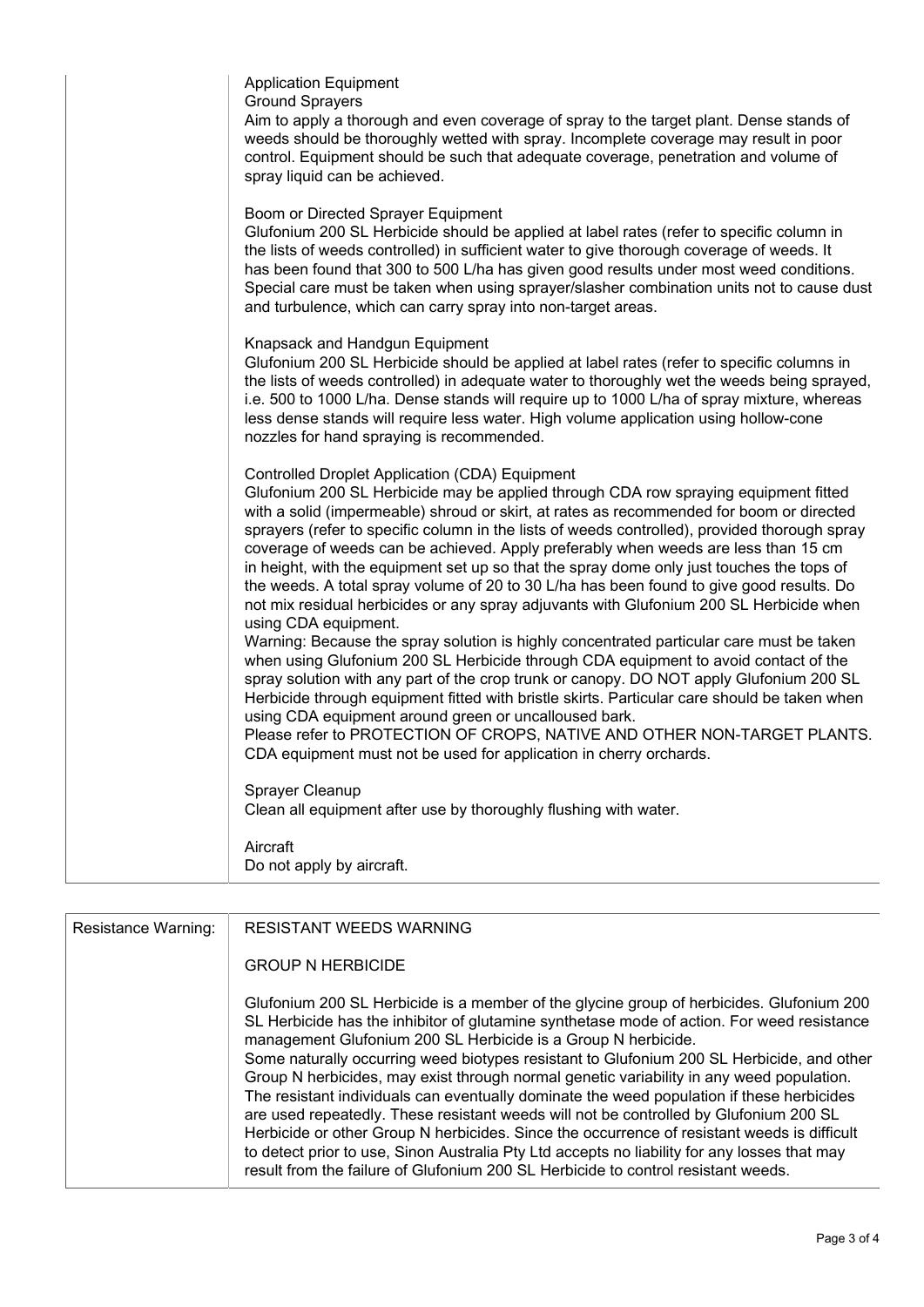| Precautions: | <b>PRECAUTIONS Re-entry Period</b><br>Do not allow entry into treated areas until the spray has dried. When prior entry is<br>necessary, wear cotton overalls buttoned to the neck and wrist (or equivalent clothing) and<br>chemical resistant gloves. Clothing must be laundered after each day's use. |
|--------------|----------------------------------------------------------------------------------------------------------------------------------------------------------------------------------------------------------------------------------------------------------------------------------------------------------|
|              |                                                                                                                                                                                                                                                                                                          |

| Protections: | PROTECTION OF WILDLIFE, FISH, CRUSTACEANS AND ENVIRONMENT<br>DO NOT contaminate streams, rivers or waterways with this product or the used container.                                                                                                                                                                                                                                                                                                                                                                                                                                                                                                                                                                                                                                                                                                                                                                                                                                                               |
|--------------|---------------------------------------------------------------------------------------------------------------------------------------------------------------------------------------------------------------------------------------------------------------------------------------------------------------------------------------------------------------------------------------------------------------------------------------------------------------------------------------------------------------------------------------------------------------------------------------------------------------------------------------------------------------------------------------------------------------------------------------------------------------------------------------------------------------------------------------------------------------------------------------------------------------------------------------------------------------------------------------------------------------------|
|              | PROTECTION OF CROPS, NATIVE AND OTHER NON-TARGET PLANTS<br>DO NOT apply under weather conditions, or from spraying equipment, that may cause<br>spray to drift onto nearby susceptible plants/crops, cropping lands or pastures.<br>DO NOT apply on desirable foliage or allow spray to drift onto the foliage of desirable<br>plants, trees or vines, as damage will occur.<br>DO NOT allow product to contact green or uncalloused bark (such as on desirable young<br>trees and vines) or cut, cracked, damaged or wounded tissue, where the affected surface is<br>not adequately healed. Glufonium 200 SL Herbicide may be used around desirable trees/<br>vines less than two years old provided they are effectively shielded from spray and spray<br>drift.<br>DO NOT allow desirable plant foliage to contact any inert surface, such as plastic mulches,<br>which have been treated with Glufonium 200 SL Herbicide.<br>DO NOT apply Glufonium 200 SL Herbicide to recently fumigated or sterilised soil. |

| Storage and<br>Disposal: | Store in the closed, original container in a cool, well-ventilated area. DO NOT store for<br>prolonged periods in direct sunlight.<br>Triple rinse containers before disposal. Add rinsings to spray tank. DO NOT dispose of<br>undiluted chemicals on site. If recycling, replace cap and return clean containers to recycler<br>or designated collection point.<br>If not recycling, break, crush or puncture and deliver empty packaging to an approved<br>waste management facility. If an approved waste management facility is not available, bury<br>the empty packaging 500mm below the surface in a disposal pit specifically marked and set<br>up for this purpose clear of waterways, desirable vegetation and tree roots, in compliance<br>with relevant local, state or territory government regulations. Do not burn empty containers |
|--------------------------|-----------------------------------------------------------------------------------------------------------------------------------------------------------------------------------------------------------------------------------------------------------------------------------------------------------------------------------------------------------------------------------------------------------------------------------------------------------------------------------------------------------------------------------------------------------------------------------------------------------------------------------------------------------------------------------------------------------------------------------------------------------------------------------------------------------------------------------------------------|
|                          | or product<br>Refillable containers: Empty contents fully into application equipment. Close all valves and<br>return to point of supply for refill or storage.                                                                                                                                                                                                                                                                                                                                                                                                                                                                                                                                                                                                                                                                                      |

| <b>Safety Directions:</b> | Harmful if absorbed by skin contact or swallowed. Harmful if inhaled. Will irritate the eyes<br>and skin.                                                                                                                                                                                                                                                               |
|---------------------------|-------------------------------------------------------------------------------------------------------------------------------------------------------------------------------------------------------------------------------------------------------------------------------------------------------------------------------------------------------------------------|
|                           | Repeated exposure may cause allergic disorders. Avoid contact with the eyes and skin.                                                                                                                                                                                                                                                                                   |
|                           |                                                                                                                                                                                                                                                                                                                                                                         |
|                           |                                                                                                                                                                                                                                                                                                                                                                         |
|                           |                                                                                                                                                                                                                                                                                                                                                                         |
|                           | Wash hands after use. After each day's use, wash gloves, face shield or goggles, and                                                                                                                                                                                                                                                                                    |
|                           | contaminated clothing.                                                                                                                                                                                                                                                                                                                                                  |
|                           | Do not inhale mist. When opening the container and preparing spray, wear cotton overalls<br>buttoned to the neck and wrist (or equivalent clothing) and a washable hat, elbow length<br>chemical resistant gloves and face shield or goggles. If product on skin, immediately wash<br>area with soap and water. If product in eyes, wash it out immediately with water. |

| First Aid Instructions:<br>  If poisoning occurs, contact a Doctor or Poisons Information Centre. Phone Australia 13 11<br>26. |
|--------------------------------------------------------------------------------------------------------------------------------|
|--------------------------------------------------------------------------------------------------------------------------------|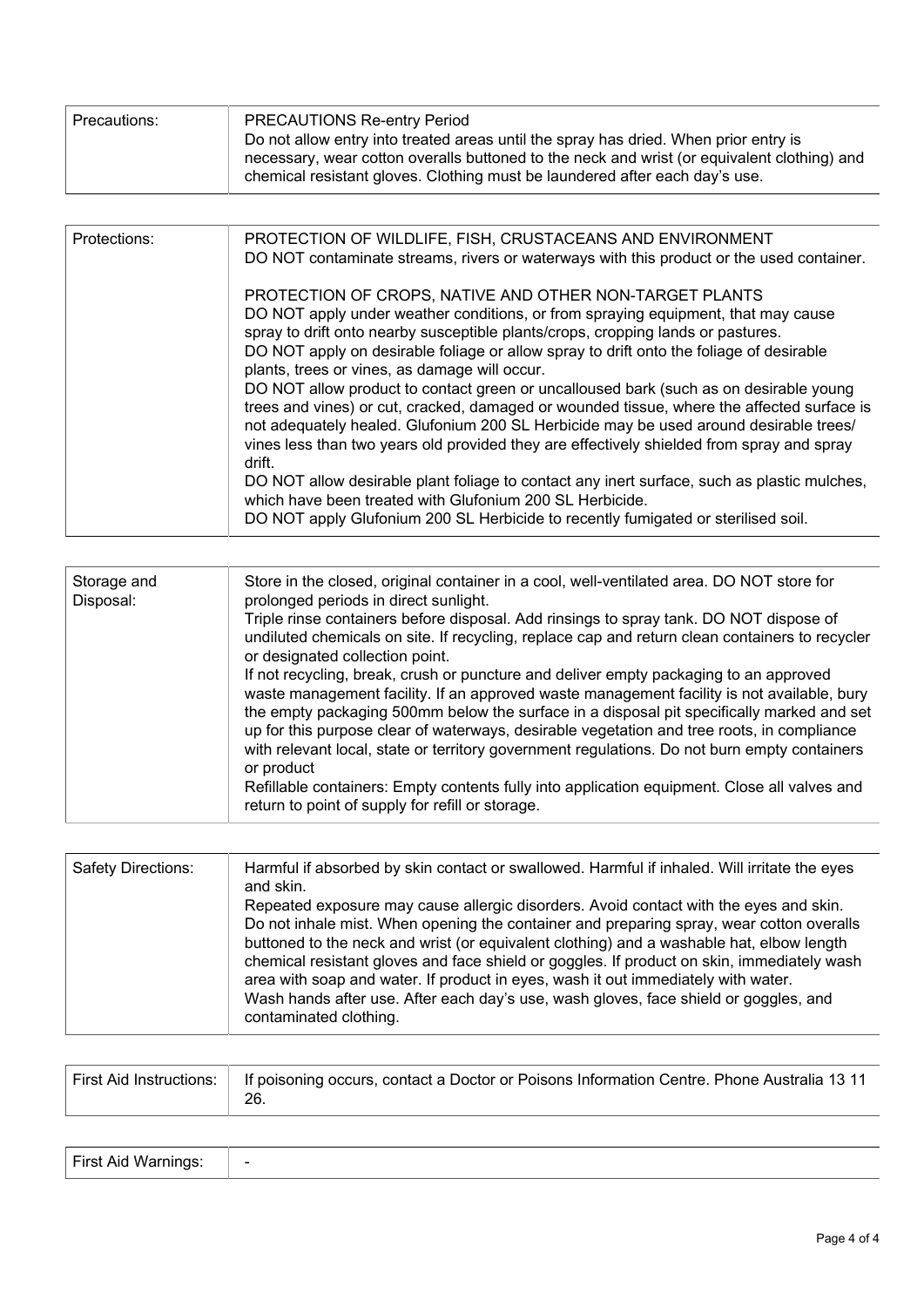| Crop/<br><b>Situation</b>                                                                                                                                                  | Weeds                                                       | <b>State</b>                                                                            | Rate                               | <b>WHP</b>        | <b>Critical Comments</b>                                                                                                                                                                                                                                                                                                                                                                                                                                                                                                            |
|----------------------------------------------------------------------------------------------------------------------------------------------------------------------------|-------------------------------------------------------------|-----------------------------------------------------------------------------------------|------------------------------------|-------------------|-------------------------------------------------------------------------------------------------------------------------------------------------------------------------------------------------------------------------------------------------------------------------------------------------------------------------------------------------------------------------------------------------------------------------------------------------------------------------------------------------------------------------------------|
| Rights-of-way,<br>commercial &<br>industrial areas.<br>and other non-<br>agricultural<br>areas                                                                             | See lists of<br>weeds<br>controlled<br>in Tables 1<br>and 2 | All<br>states                                                                           | 1.0 <sub>to</sub><br>6.0<br>L/ha   | ä,                | Determine the recommended rate of use by<br>considering the criteria WEED SPECIES, WEED<br>STAGE OF GROWTH, WEED DENSITY and<br>CLIMATIC CONDITIONS as described above.<br>Warnings: Do not allow spray or spray drift to contact<br>desirable plants. To avoid potential crop damage,<br>refer to the label sections on Application Equipment<br>and PROTECTION OF CROPS, NATIVE AND<br>OTHER NON-TARGET PLANTS.                                                                                                                   |
| Line-marking on<br>sports grounds                                                                                                                                          | Turf<br>grasses<br>and other<br>weeds                       | All<br><b>States</b>                                                                    | 250 to<br>500<br>mL/100<br>L water | ä,                | Refer to GENERAL INSTRUCTIONS. Glufonium 200<br>SL Herbicide is a non-selective, non-residual<br>herbicide with limited translocation potential. It is<br>therefore ideally suited for line-marking on sports<br>fields where precise weed control is required. Apply at<br>6-8 week intervals depending on growth of turf. Apply<br>using single boom or hand wand.                                                                                                                                                                |
| Blackberry,<br>Boysenberry,<br>Loganberry,<br>Raspberry                                                                                                                    | Primocane<br>and sucker<br>control                          | NSW,<br>ACT,<br>Vic,<br>Tas<br>only                                                     | 500 mL/<br>100L<br>water           | Nil               | Apply as a directed spray to suckers and<br>primocanes. Contact with flowers, developing fruit<br>or desirable foliage will cause damage. Ensure<br>complete coverage of primocanes/suckers by<br>spraying to the point of runoff, preferably when<br>they are less than 15 cm high. A non-ionic wetting<br>agent (1000 g/L) may be added at a rate of 25<br>mL/100 L or equivalent.                                                                                                                                                |
| Avocado,<br>Banana, Feijoa,<br>Guava, Kiwifruit,<br>Litchi, Mango,<br>Pawpaw,<br>Passionfruit,<br>Pineapple,<br>Rambutan<br>Plantations<br><b>Citrus Orchards</b><br>Olive | See list of<br>weeds<br>controlled<br>in Tables 1<br>and 2. | Qld,<br>NSW,<br>ACT,<br>Vic,<br>SA,<br>WA,<br><b>NT</b><br>only<br>All<br><b>States</b> | 1.0 <sub>to</sub><br>5.0<br>L/ha   | Nil               | Apply as a directed or shielded spray. Refer to the<br>label section Application Equipment for specific<br>information on application methods. Controlled<br>Droplet Application equipment must not be used<br>for application in cherry orchards.<br>Warnings: DO NOT allow spray or spray drift to<br>contact desirable foliage or green (uncalloused)<br>bark. To avoid potential crop damage, refer to the<br>label sections on Application Equipment and<br>PROTECTION OF CROPS, NATIVE AND OTHER<br><b>NON-TARGET PLANTS.</b> |
| Plantations                                                                                                                                                                |                                                             |                                                                                         |                                    |                   | Glufonium 200 SL Herbicide may be used<br>around trees/vines less than two years old<br>provided they are effectively shielded from<br>spray and spray drift.                                                                                                                                                                                                                                                                                                                                                                       |
| Pome and<br>Stone<br>Fruit<br>Orchards                                                                                                                                     |                                                             |                                                                                         |                                    | 21<br>days<br>(H) | The recommended rate of use is determined by<br>the following criteria:<br><b>WEED SPECIES</b><br><b>WEED GROWTH STAGE</b>                                                                                                                                                                                                                                                                                                                                                                                                          |
| <b>Tree Nut</b><br>Plantations,                                                                                                                                            |                                                             |                                                                                         |                                    | Nil               | <b>WEED DENSITY</b><br><b>CLIMATIC CONDITIONS</b>                                                                                                                                                                                                                                                                                                                                                                                                                                                                                   |
| Vineyards                                                                                                                                                                  |                                                             |                                                                                         |                                    |                   | <b>WEED SPECIES</b><br>Apply the appropriate rate to control the least<br>susceptible weed present as per the lists of<br>weeds controlled in the accompanying tables.                                                                                                                                                                                                                                                                                                                                                              |
|                                                                                                                                                                            |                                                             |                                                                                         |                                    |                   | <b>WEED STAGE OF GROWTH</b><br>Use the lower rate when weeds are young and<br>succulent (grasses: pre-tillering; broadleaves:<br>cotyledons to 4-leaf) or the population is very<br>sparse.<br>A median rate should be used for medium sized<br>plants (grasses: tillering; broadleaves: 4-leaf to<br>advanced vegetative) and the high rate should<br>be used when weeds are mature (grasses:<br>noding to flowering; broadleaves: budding to<br>flowering).<br><b>WEED DENSITY</b>                                                |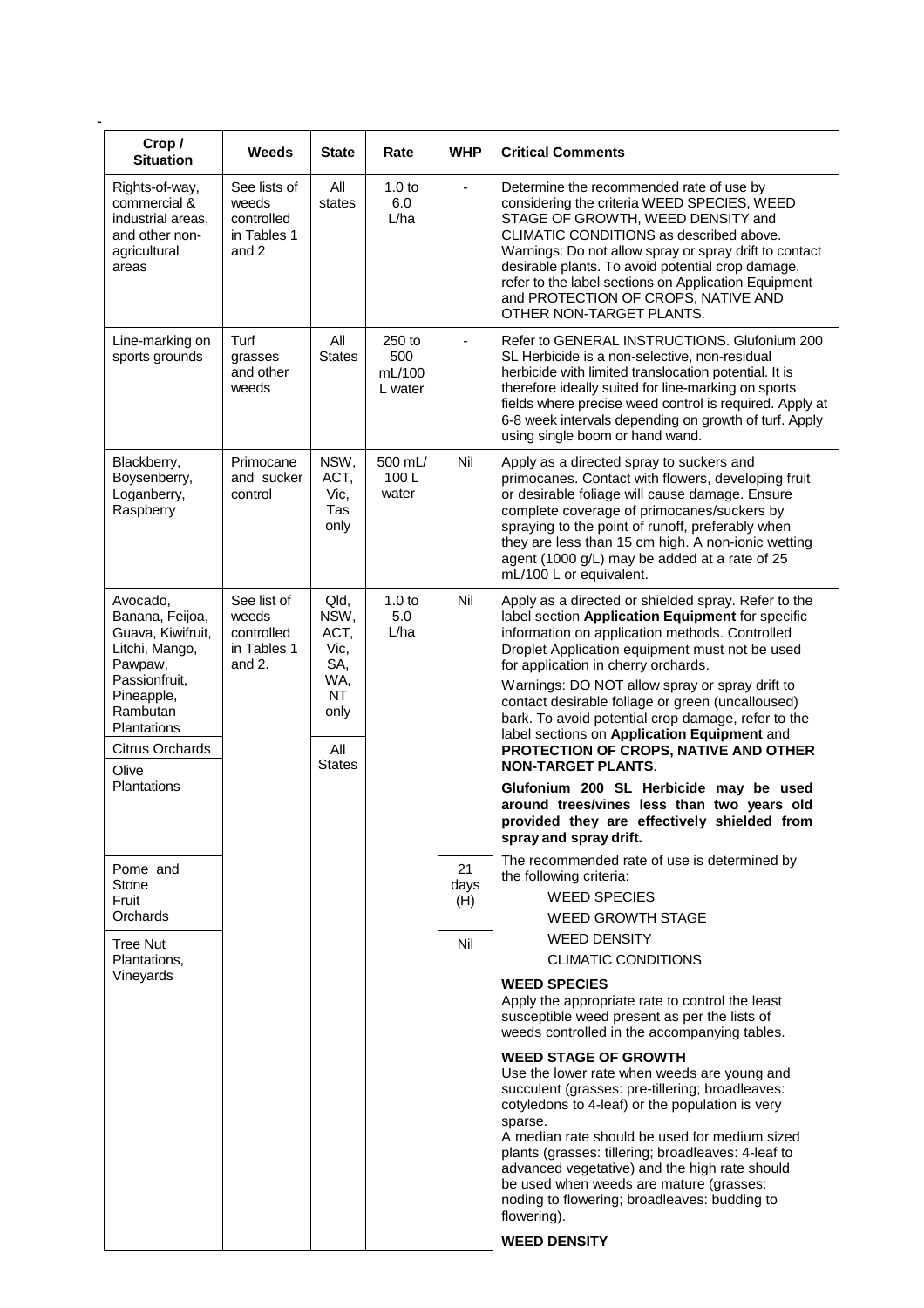| Crop/<br><b>Situation</b>                                                    | Weeds                                                       | <b>State</b>  | Rate                             | <b>WHP</b> | <b>Critical Comments</b>                                                                                                                                                                                                                                                                                                                                                                                                                                                                                                  |
|------------------------------------------------------------------------------|-------------------------------------------------------------|---------------|----------------------------------|------------|---------------------------------------------------------------------------------------------------------------------------------------------------------------------------------------------------------------------------------------------------------------------------------------------------------------------------------------------------------------------------------------------------------------------------------------------------------------------------------------------------------------------------|
|                                                                              |                                                             |               |                                  |            | Use the higher rates when the weed population is<br>dense. Thorough coverage of weeds is<br>essential for good control.                                                                                                                                                                                                                                                                                                                                                                                                   |
|                                                                              |                                                             |               |                                  |            | <b>CLIMATIC CONDITIONS</b><br>Best results are achieved when applied under<br>warm humid conditions. Control will be reduced<br>and/or slower under cold conditions and/or overcast<br>conditions. Good results will be achieved under<br>most other conditions, however poor results may<br>occur under hot dry conditions (temperature above<br>33°C with a relative humidity below 50%).<br>Weeds that have been hardened or stunted in<br>growth due to stressed conditions should be treated<br>at the maximum rate. |
|                                                                              |                                                             |               |                                  |            | <b>COVERAGE</b><br>Complete coverage of weeds is essential for<br>good control. Poor coverage may result in re-<br>growth.                                                                                                                                                                                                                                                                                                                                                                                                |
|                                                                              |                                                             |               |                                  |            | <b>PERENNIAL WEEDS</b><br>Apply when weeds are actively growing. Follow-<br>up treatments will be necessary to control re-<br>growth of perennial weeds in most cases.                                                                                                                                                                                                                                                                                                                                                    |
| Strawberries,<br>cane berry fruits<br>(inter-row)<br>Tomatoes<br>(inter-row) | See lists of<br>weeds<br>controlled<br>in Tables 1<br>and 2 | All<br>states | 1.0 <sub>to</sub><br>5.0<br>L/ha | Nil        | Apply as a directed or shielded spray to the inter-row<br>area. Take care not to allow spray or spray drift to<br>contact the crop, including strawberry runners. Refer<br>to GENERAL INSTRUCTIONS for warnings<br>concerning plastic mulch and fumigated/sterilised<br>soil. Determine the recommended rate of use by<br>considering the criteria WEED SPECIES, WEED<br>STAGE OF GROWTH, WEED DENSITY and<br>CLIMATIC CONDITIONS, as described above.                                                                    |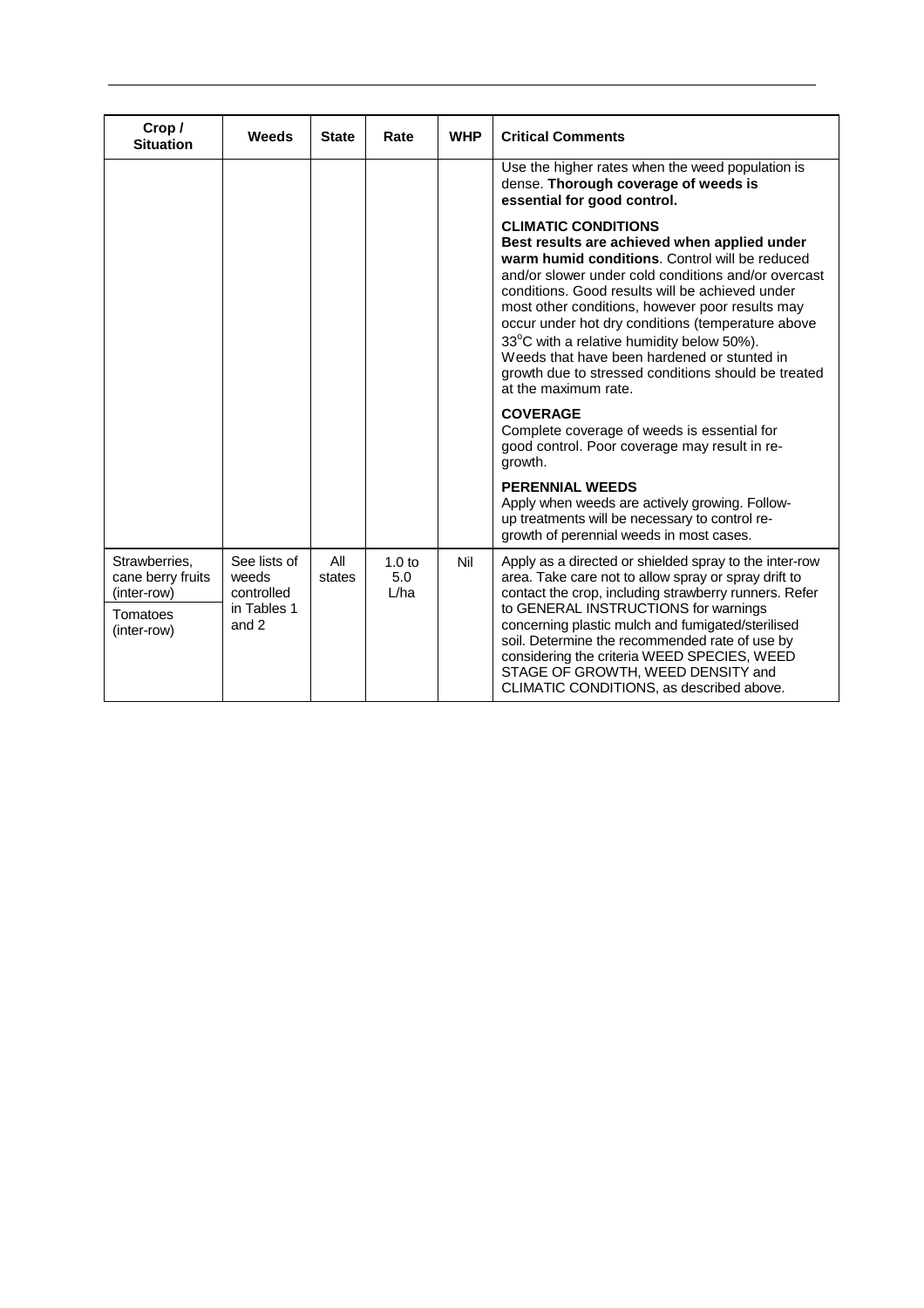| Table 1. Recommendations for Weed Control (except when referred to Table 2) |  |  |
|-----------------------------------------------------------------------------|--|--|
|-----------------------------------------------------------------------------|--|--|

|                                              |                                        | <b>Application Rates</b>                                    |                    |                     |  |
|----------------------------------------------|----------------------------------------|-------------------------------------------------------------|--------------------|---------------------|--|
| <b>Common Name</b>                           | <b>Scientific Name</b>                 | <b>Boom or</b><br><b>Directed</b><br><b>Sprayer</b><br>L/ha | Handgun<br>mL/100L | Knapsack<br>mL/15 L |  |
| <b>ANNUAL WEEDS</b>                          |                                        |                                                             |                    |                     |  |
| Amaranthus spp.                              | Amaranthus spp.                        | 2.0 to 5.0                                                  | 500                | 75                  |  |
| Apple of Peru                                | Nicandra physalodes                    | 1.5 to 3.0                                                  | 300                | 45                  |  |
| Argentine peppercress                        | Lepidium bonariense                    | 2.0 to 3.0                                                  | 300                | 45                  |  |
| Awnless barnyard grass                       | Echinochloa colona                     | 2.5 to 3.5                                                  | 350                | 53                  |  |
| Barley grass                                 | Hordeum leporinum                      | 2.0 to 3.0                                                  | 300                | 45                  |  |
| Barnyard grass                               | Echinochloa crus-galli                 | 2.0 to 5.0                                                  | 500                | 75                  |  |
| Billy goat weed                              | Ageratum conyzoides                    | 2.0 to 5.0                                                  | 500                | 75                  |  |
| <b>Bitter cress</b>                          | Cardamine hirsuta                      | 2.0 to 5.0                                                  | 500                | 75                  |  |
| Black bindweed (buckwheat) (refer<br>Note 2) | Fallopia convolvulus                   | 1.8 to 5.0                                                  | 500                | 75                  |  |
| Bladder ketmia                               | Hibiscus trionum                       | 3.0 to 5.0                                                  | 500                | 75                  |  |
| Bordered panic                               | Entolasia marginata                    | 2.0 to 4.0                                                  | 400                | 60                  |  |
| Brome grass (refer Note 1)                   | Bromus spp.                            | 2.0 to 3.0                                                  | 300                | 45                  |  |
| Calopo                                       | Calopogonium mucanoides                | 2.0 to 5.0                                                  | 500                | 75                  |  |
| Caltrop burr (refer also Table 2)            | Tribulus terrestris                    | 3.0 to 5.0                                                  | 500                | 75                  |  |
| Capeweed                                     | Arctotheca calendula                   | 1.5 to 5.0                                                  | 500                | 75                  |  |
| Clover (subterranean)                        | Trifolium subterranean                 | 1.8 to 3.0                                                  | 300                | 45                  |  |
| Cobbler's peg                                | Bidens pilosa                          | 2.0 to 5.0                                                  | 500                | 75                  |  |
| Common storksbill                            | Erodium cicutarium                     | 1.5 to 4.0                                                  | 400                | 60                  |  |
| Crowsfoot grass                              | Eleusine indica                        | 3.0 to 5.0                                                  | 500                | 75                  |  |
| Deadnettle (refer also Table 2)              | Lamium amplexicaule                    | 2.0 to 5.0                                                  | 500                | 75                  |  |
| Dwarf crumbweed                              | Chenopodium pumilo                     | 3.0 to 5.0                                                  | 500                | 75                  |  |
| Fat hen                                      | Chenopodium album                      | 3.0 to 5.0                                                  | 500                | 75                  |  |
| Fumitory                                     | Fumaria officinalis                    | 1.8 to 5.0                                                  | 500                | 75                  |  |
| Green crumbweed                              | Chenopodium carinatum                  | 2.0 to 5.0                                                  | 500                | 75                  |  |
| Lesser canary grass (refer also Table<br>2)  | Phalaris minor                         | 3.0 to 5.0                                                  | 500                | 75                  |  |
| Liverseed grass (refer also Table 2)         | Urochloa panicoides                    | 1.5 to 5.0                                                  | 500                | 75                  |  |
| Medics (annual)                              | Medicago spp.                          | 1.0 to $5.0$                                                | 500                | 75                  |  |
| Milk thistle                                 | Sonchus oleraceus                      | 2.0 to 5.0                                                  | 500                | 75                  |  |
| Mint weed                                    | Salvia reflexa                         | 3.0 to 5.0                                                  | 500                | 75                  |  |
| New Zealand spinach                          | Tetragonia tetragoniodes               | 2.0 to 5.0                                                  | 500                | 75                  |  |
| Paterson's Curse<br>Peanuts                  | Echium plantagineum                    | 1.0 to 3.0                                                  | 300                | 45<br>45            |  |
|                                              | Arachis hypogaea<br>Portulaca oleracea | 1.5 to 3.0<br>3.0 to 5.0                                    | 300<br>500         | 75                  |  |
| Pigweed<br>Pinkburr                          | Urena lobata                           | 2.0 to 5.0                                                  | 500                | 75                  |  |
| Potato weed                                  | Galinsoga parviflora                   | 2.0 to 5.0                                                  | 500                | 75                  |  |
| Prairie grass (refer Note 1)                 | <b>Bromus unioloides</b>               | 4.0 to 5.0                                                  | 500                | 75                  |  |
| Prickly lettuce                              | Lactuca serriola                       | 3.0 to 5.0                                                  | 500                | 75                  |  |
| Red natal grass                              | Rhynchelytrum repens                   | 2.0 to 5.0                                                  | 500                | 75                  |  |
| Ryegrass (annual)                            | Lolium rigidum                         | 2.0 to 5.0                                                  | 500                | 75                  |  |
| Saffron thistle                              | Carthamus lanatus                      | 1.5 to 5.0                                                  | 500                | 75                  |  |
| St. Barnaby's thistle                        | Centaurea solstitialis                 | 1.5 to 5.0                                                  | 500                | 75                  |  |
| Sago weed                                    | Plantago cunninghamii                  | 2.0 to 3.0                                                  | 300                | 45                  |  |
| Scarlet pimpernel                            | Anagallis arvensis                     | 2.0 to 5.0                                                  | 500                | 75                  |  |
| Setaria                                      | Setaria italica                        | 2.0 to 5.0                                                  | 500                | 75                  |  |
| Sheep thistle                                | Carduus tenuiflorus                    | 2.5 to 5.0                                                  | 500                | 75                  |  |
| Silver grass                                 | Vulpia myuros                          | 2.0 to 5.0                                                  | 500                | 75                  |  |
| Sorghum/Sudax                                | Sorghum bicolor                        | 2.0 to 5.0                                                  | 500                | 75                  |  |
| Square weed                                  | Spermacoce latifolia                   | 2.0 to 5.0                                                  | 500                | 75                  |  |
| Stagger weed                                 | Stachys arvensis                       | 2.0 to 5.0                                                  | 500                | 75                  |  |
| Star of Bethlehem                            | Ipomoea quamoclit                      | 2.0 to 5.0                                                  | 500                | 75                  |  |
| Summer grass                                 | Digitaria cillaris                     | 2.0 to 5.0                                                  | 500                | 75                  |  |
| Thickhead                                    | Crassocephalum<br>crepidioides         | 3.0 to 5.0                                                  | 500                | 75                  |  |
| Three Cornered Jack                          | Emex australis                         | 2.0 to 5.0                                                  | 500                | 75                  |  |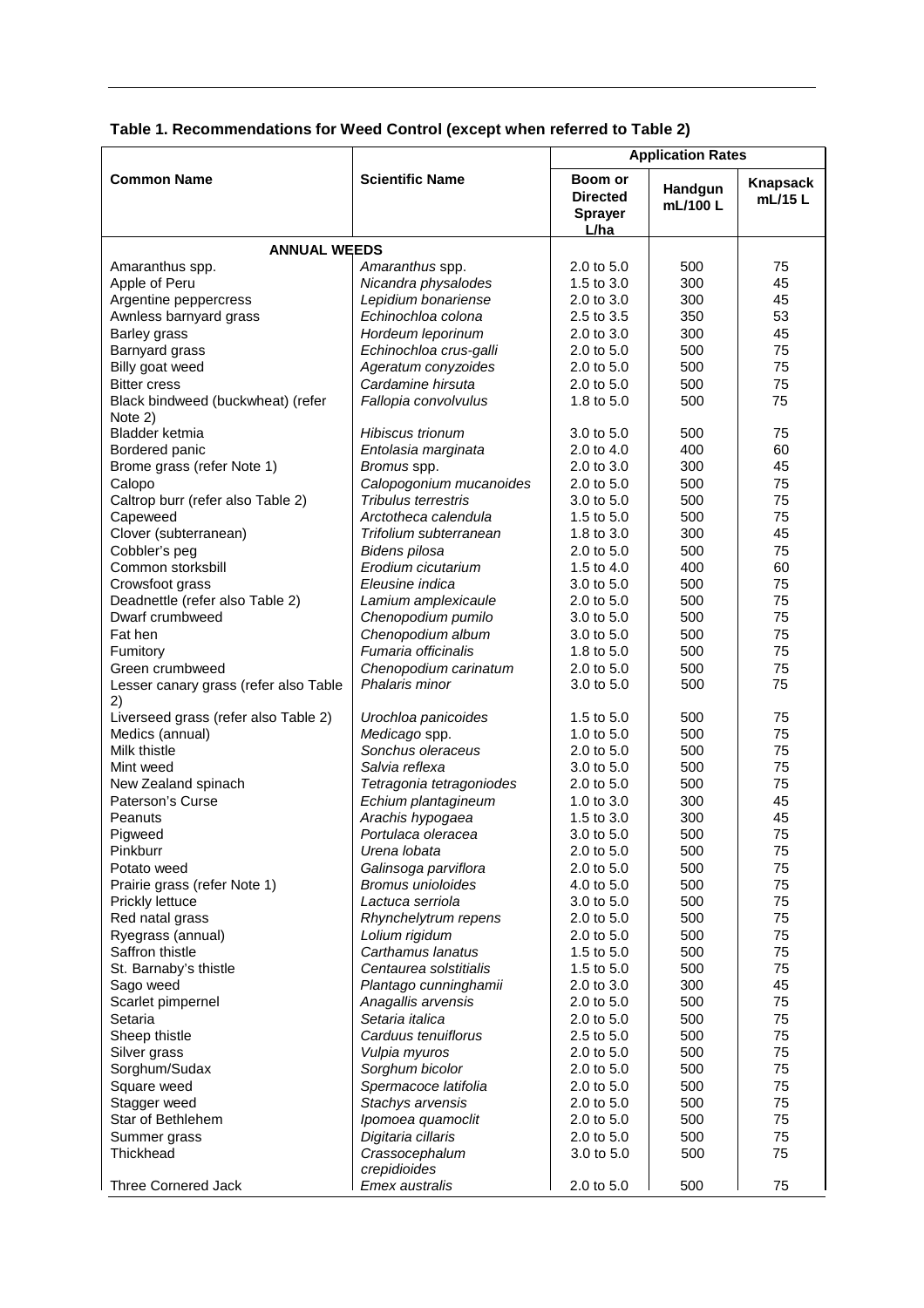|                                         |                         | <b>Application Rates</b>                             |                    |                     |  |
|-----------------------------------------|-------------------------|------------------------------------------------------|--------------------|---------------------|--|
| <b>Common Name</b>                      | <b>Scientific Name</b>  | Boom or<br><b>Directed</b><br><b>Sprayer</b><br>L/ha | Handgun<br>mL/100L | Knapsack<br>mL/15 L |  |
| Tomato                                  | Lycopersicon esculentum | $2.0 \text{ to } 5.0$                                | 500                | 75                  |  |
| Turnip weed                             | Rapistrum rugosum       | 3.0 to 5.0                                           | 500                | 75                  |  |
| Variegated thistle (refer also Table 2) | Silybum marianum        | 2.5 to 5.0                                           | 500                | 75                  |  |
| Wheat                                   | Triticum aestivum       | 4.0 to 5.0                                           | 500                | 75                  |  |
| Wild carrot                             | Daucus glochidiatus     | $2.0$ to $5.0$                                       | 500                | 75                  |  |
| Wild gooseberry                         | Physalis minima         | $2.0 \text{ to } 5.0$                                | 500                | 75                  |  |
| Wild mustard                            | Sysimbrium orientale    | $2.0 \text{ to } 5.0$                                | 500                | 75                  |  |
| Wild oats (refer also Table 2)          | Avena spp.              | 3.0 to 5.0                                           | 500                | 75                  |  |
| Wild radish                             | Raphanus raphanistrum   | 5.0                                                  | 500                | 75                  |  |
| Wire weed (refer also Table 2)          | Polygonum aviculare     | 1.5 to 5.0                                           | 500                | 75                  |  |
| <b>PERENNIAL WEEDS</b>                  |                         |                                                      |                    |                     |  |
| <b>Blady grass</b>                      | Imperata cylindrica     | 3.0 to 4.0                                           | 400                | 60                  |  |
| Cape tulip                              | Homeria spp.            | 2.0 to 3.0                                           | 300                | 45                  |  |
| Clover glycine                          | Glycine latrobeana      | 1.0 to $3.0$                                         | 300                | 45                  |  |
| Couch grass                             | Cynodon dactylon        | 2.5 to 5.0                                           | 500                | 75                  |  |
| Cow pea                                 | Vigna unguiculata       | 1.0 to $3.0$                                         | 300                | 45                  |  |
| Giant sensitive plant                   | Mimosa invisa           | 2.0 to 5.0                                           | 500                | 75                  |  |
| Greenleaf desmodium                     | Desmodium intortum      | 1.0 to 3.0                                           | 300                | 45                  |  |
| Johnson grass                           | Sorghum halepense       | 3.0 to 5.0                                           | 500                | 75                  |  |
| Panicum spp.                            | Panicum spp.            | 2.0 to 5.0                                           | 500                | 75                  |  |
| Paspalum spp.                           | Paspalum spp.           | 3.0 to 5.0                                           | 500                | 75                  |  |
| Perennial bindweed                      | Convolvulus arvensis    | $2.0$ to $3.0$                                       | 300                | 45                  |  |
| Shamrock                                | Oxalis corymbosa        | 3.0                                                  | 300                | 45                  |  |
| Sida weed (refer also Table             | Sida retusa             | 3.0 to 5.0                                           | 500                | 75                  |  |
| 2) Silver leaf desmodium                | Desmodium uncinatum     | 4.0 to 5.0                                           | 500                | 75                  |  |
| Stink grass                             | Eragrostis cilianensis  | 3.0 to 5.0                                           | 500                | 75                  |  |
| White clover                            | Trifolium repens        | 3.0 to 5.0                                           | 500                | 75                  |  |
| White eye                               | Richardia brasiliensis  | 3.0 to 5.0                                           | 500                | 75                  |  |
| Willow herb                             | Epilobium spp.          | 4.0 to $5.0$                                         | 500                | 75                  |  |

**Notes:** 1. Well-established clumps of Prairie grass and Brome grasses may only be suppressed at these rates. Follow-up treatments may be necessary to control re-growth.

2. Good control will be achieved on small and medium sized plants only in non-crop situation.

**Table 2.** For control of weeds in Commercial and Industrial areas, rights-of-way and other nonagricultural areas (when referred from Table 1)

|                     |                        | <b>Application Rate</b>                              |                     |                    |
|---------------------|------------------------|------------------------------------------------------|---------------------|--------------------|
| <b>Common Name</b>  | <b>Scientific Name</b> | Boom or<br><b>Directed</b><br><b>Sprayer</b><br>L/ha | Handqun<br>mL/100 L | Knapsack<br>mL/15L |
|                     | <b>ANNUAL WEEDS</b>    |                                                      |                     |                    |
| Caltrop burr        | Tribulus terrestris    | 4.0 to $5.0$                                         | 500                 | 75                 |
| Dead nettle         | Lamium amplexicaule    | 6.0                                                  | 600                 | 90                 |
| Lesser canary grass | Phalaris minor         | 4.0 to $6.0$                                         | 600                 | 90                 |
| Liverseed grass     | Urochloa panicoides    | 1.5                                                  | 150                 | 23                 |
| Variegated thistle  | Silybum marianum       | 6.0                                                  | 600                 | 90                 |
| Wild oats           | Avena spp.             | 5.0 to 6.0                                           | 600                 | 90                 |
| Wire weed           | Polygonum aviculare    | 2.0 to 5.0                                           | 500                 | 75                 |
|                     | <b>PERENNIAL WEEDS</b> |                                                      |                     |                    |
| Sida weed           | Sida retusa            | 4.0 to 5.0                                           | 500                 | 75                 |